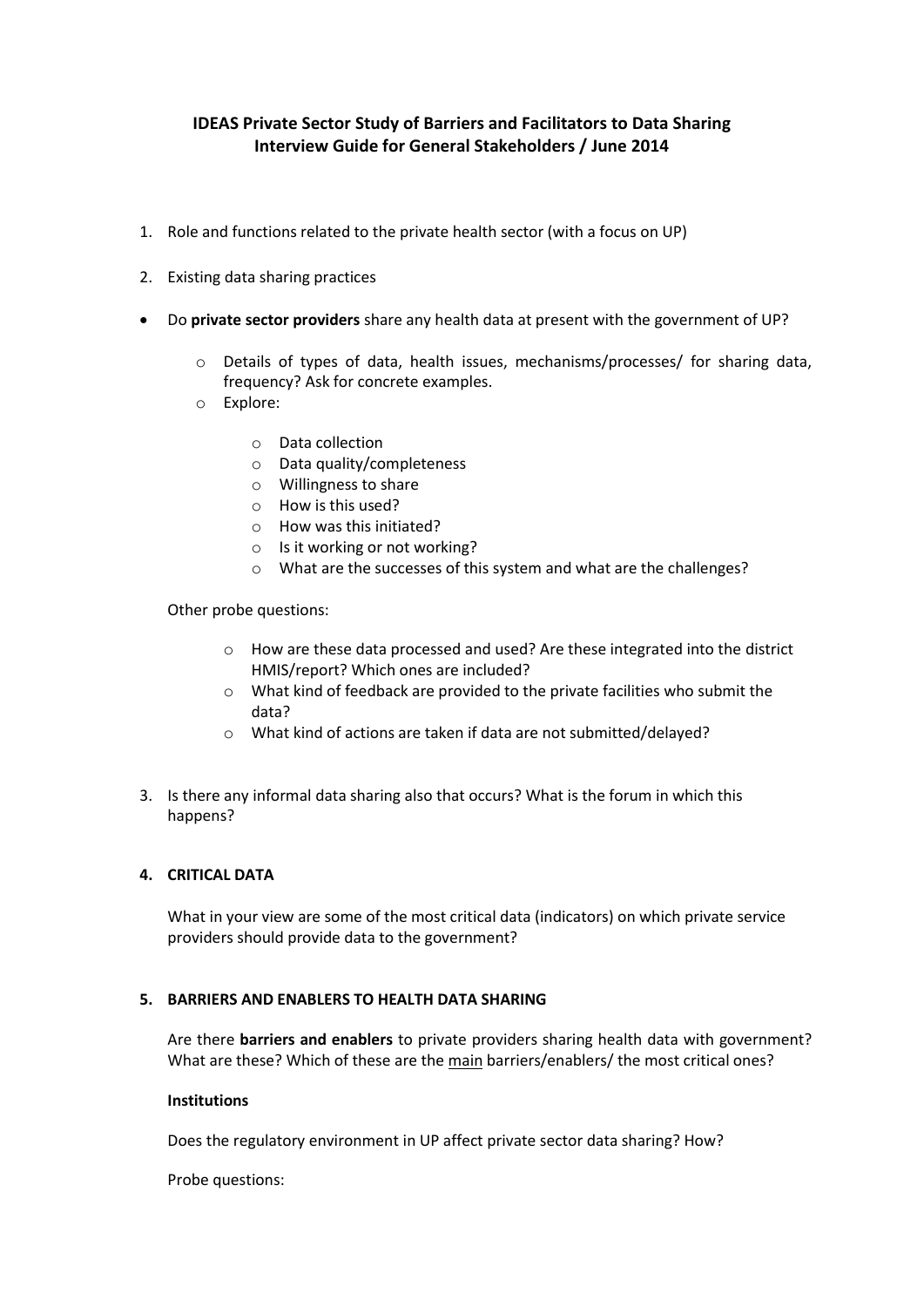**Regulatory environment**– existence and strength of mandatory enforcement, ask for concrete examples]

**Rules and ways of working**– do government rules and ways of working make it difficult to make changes? Ask for concrete examples]

#### **Data collection and management formats and procedures**

Do data collection and management formats and systems affect private sector data sharing?

 Do government data/HMIS **formats and procedures** enable or prevent private sector Health providers sharing health data? How? [probe – complexity of government data formats/procedures and ask for concrete examples of formats – see a few samples if possible]

Do these issues stem from state-level barriers, district or lower level (through to individual level)

#### **Motivation and incentives**

Do public and private sector providers' motivations and incentives prevent or enable data sharing?

Probes:

Are private sector health providers **motivated/incentivised** to share health data with government/or not? How or how not? [probe - financial interests/taxes, incentives to share data, effort/staff/resources required]

Are government officials **motivated/incentivised** to collect and use private sector health data? How?

#### **Attitudes**

Do **private sector providers' attitudes** enable or prevent them sharing health data? How? [probe - Trust/ relationships between sectors; willingness/resistance to change; understanding the value of data sharing]

Do **government officials' attitudes** enable or prevent private sector health providers sharing health data? How? [probe - Trust/ relationships between sectors; willingness/resistance to change; fears; understanding the value of data sharing]

Also probe for whether any of the motivational and attitudinal issues are more specific to different levels – state, or district level.

- 6. Where in your view do most blockages occur?
	- Data collection
	- Completeness of data
	- Quality of data
	- Motivation and willingness to share